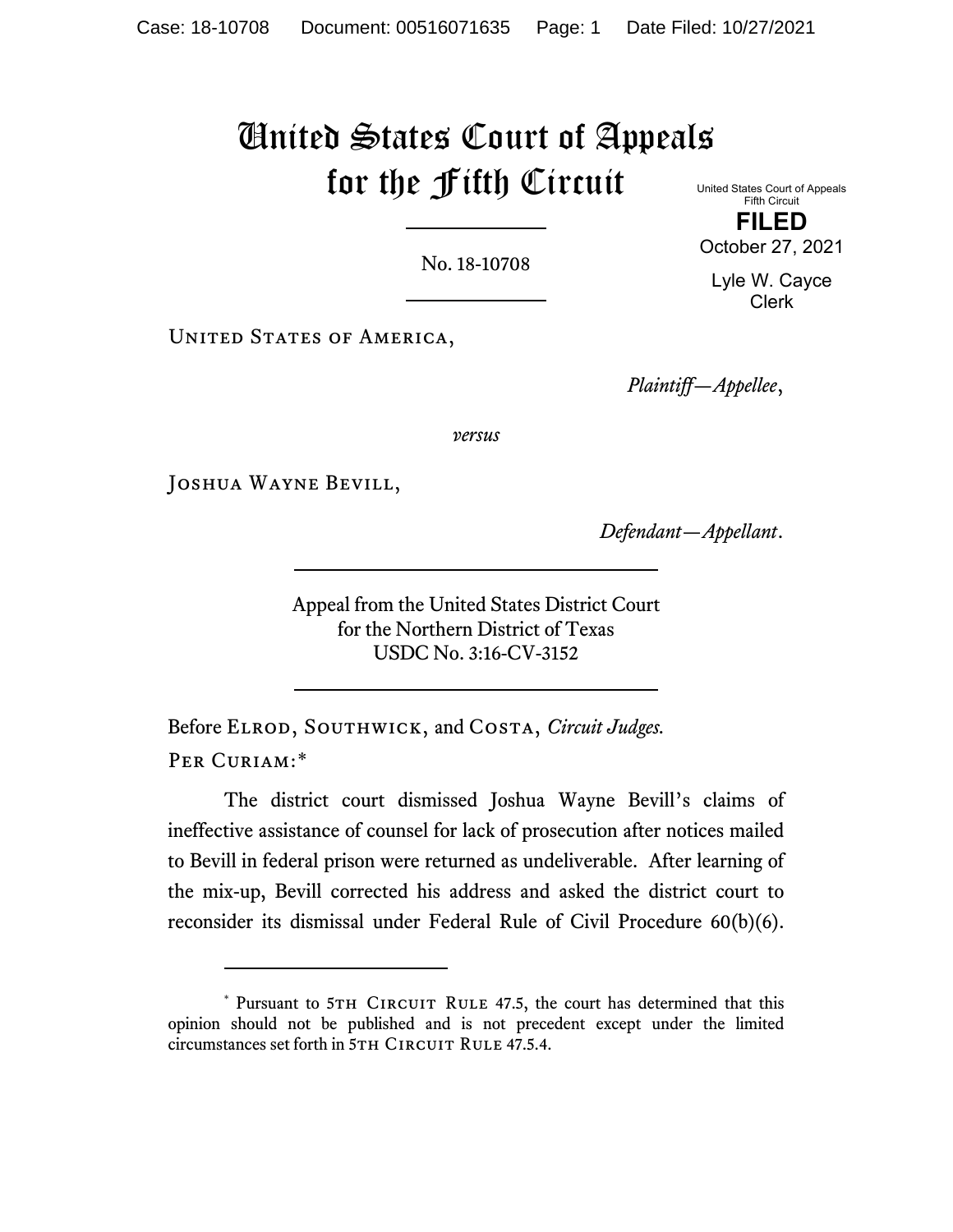Because the district court abused its discretion in denying Bevill's motion to reopen, we VACATE and REMAND for consideration of the merits of Bevill's claims.

I.

Joshua Wayne Bevill was convicted of one count of mail fraud, two counts of securities fraud, and one count of wire fraud. The court sentenced him to 300 months in prison, to run consecutively to a 60-month sentence from an earlier case. Bevill appealed his conviction, asserting that his prosecution violated a plea agreement from that prior proceeding. *United States v. Bevill*, 611 F. App'x 180, 182 (5th Cir. 2015). We affirmed his conviction. *Id.* at 182–83.

Bevill nowchallenges his imprisonment on different grounds. He filed a timely section 2255 petition in November 2016, claiming violations of his Sixth Amendment right to the effective assistance of counsel.

The district court never considered the merits of Bevill's ineffective assistance claims. The parties fully briefed Bevill's petition, but the magistrate judge initially assigned to the case retired before ruling on it. The district court reassigned the case to a new magistrate and mailed notice of the change to Bevill's address of record at the Berlin Federal Correctional Institution. That notice was returned to the court as undeliverable because Bevill had been transferred to a new facility.

Citing Bevill's failure to update his address, the district court dismissed his petition *sua sponte* and without prejudice in April 2018 for failure to prosecute. Notice of that judgment was also returned to the court as undeliverable.

Despite not receiving these notices, Bevill feared that something was wrong. He wrote to the district court in April 2018, expressing concern that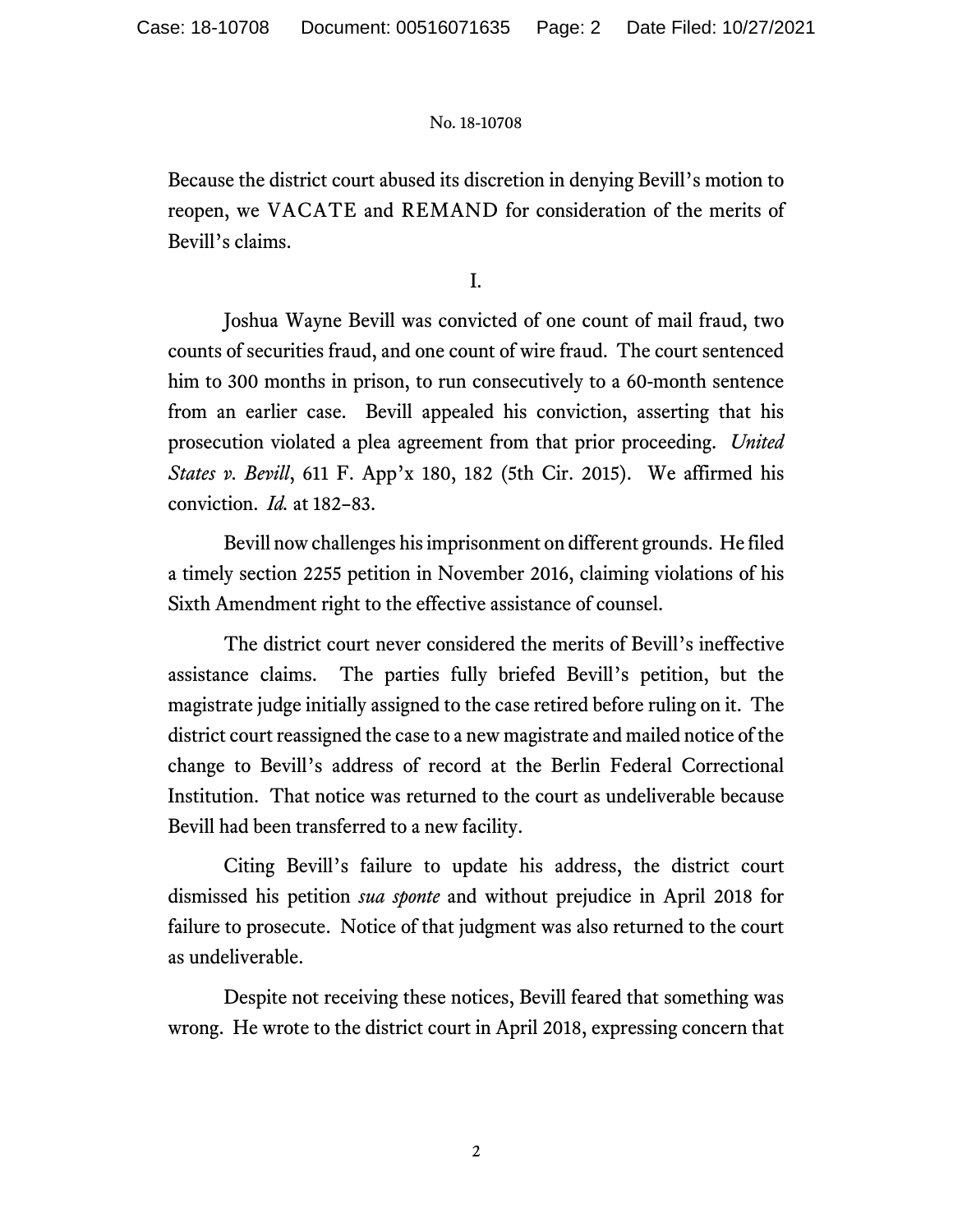he had not received an update on his case in nearly a year. He also informed the court of his new address at the Federal Medical Center in Fort Worth.

A month later, Bevill requested reconsideration of the district court's dismissal, claiming that he had attempted to send the court an updated address back in 2017 but it was never received due to problems with the prison mail system. The court construed his filing as a motion for relief from a judgment under Federal Rule of Civil Procedure 60(b)(6). The district court denied Bevill's Rule 60(b) motion without reasons.

Bevill sought a certificate of appealability, which this court granted on the following issues: (1) whether the district court's dismissal without prejudice was effectively a dismissal with prejudice and (2) whether the district court abused its discretion by denying Bevill's Rule 60(b) motion. We then issued a limited remand, asking the district court to explain its reasons for denying Bevill's Rule 60(b) motion. The district court explained that it denied Bevill's motion to reopen for the same reason it dismissed his section 2255 petition—Bevill had failed to inform the court of his new address for at least three months without explanation.

# II.

We review the denial of a Rule 60(b) motion for abuse of discretion. *Hall v. Louisiana*, 884 F.3d 546, 549 (5th Cir. 2018). When denying relief means that no court will consider the merits of the underlying claim, we apply a "lesser standard of review" under which "even a slight abuse" justifies reversal. *Ruiz v. Quarterman*, 504 F.3d 523, 532 (5th Cir. 2007) (quoting *Seven Elves, Inc. v. Eskenazi*, 635 F.2d 396, 402 (5th Cir. Unit A Jan. 1981)). Because Bevill filed his Rule 60(b) motion before his deadline to appeal, we can consider the underlying judgment in determining whether the district court abused its discretion. *Harrison v. Byrd*, 765 F.2d 501, 503–04 (5th Cir. 1985)).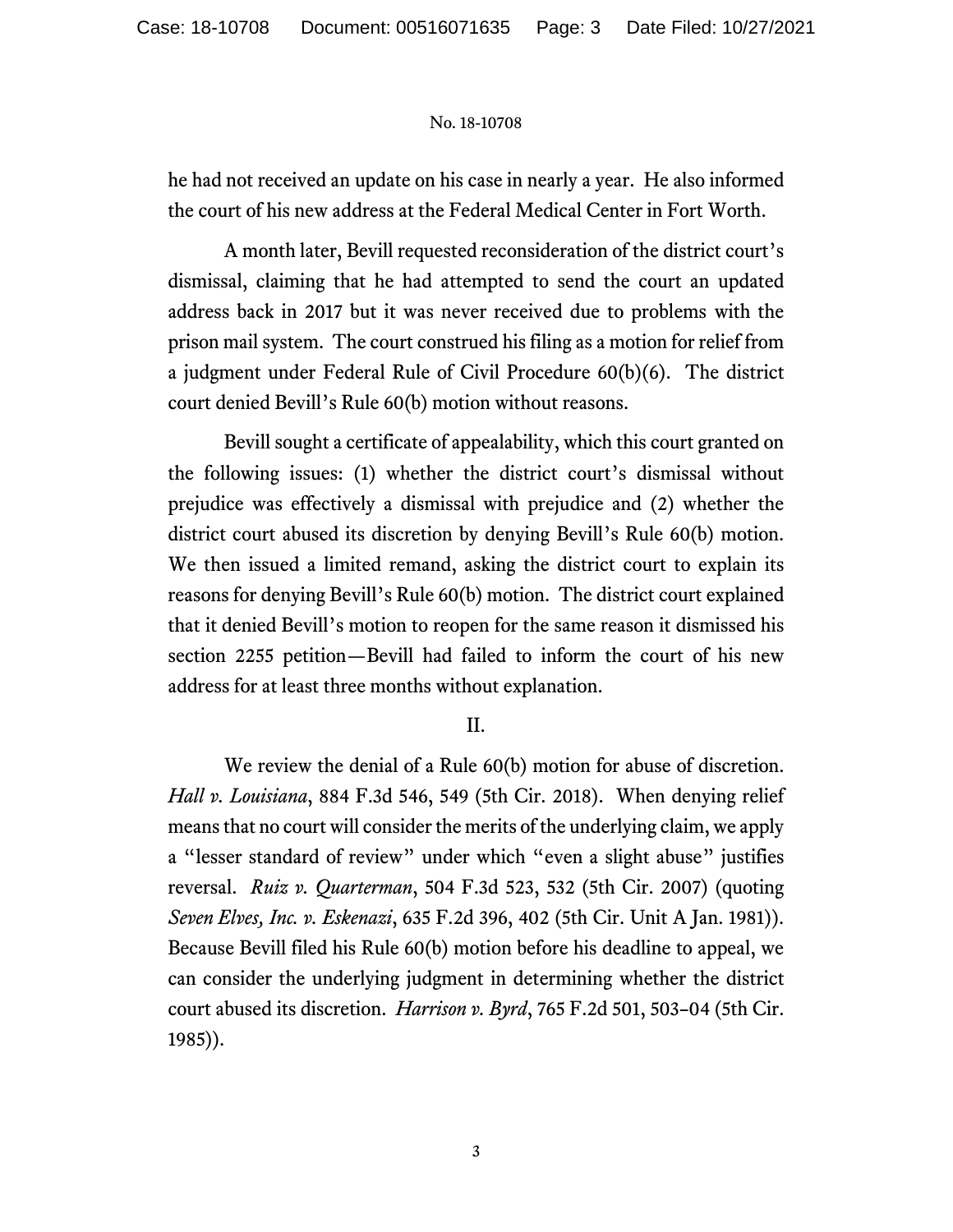Federal Rule of Civil Procedure 60(b)(6) empowers a district court to relieve a party from a final judgment for "any . . . reason that justifies relief." FED. R. CIV. P. 60(b)(6). It is a catchall provision that encompasses "extraordinary circumstances" not covered by the Rule's other, more specific provisions. *Hess v. Cockrell*, 281 F.3d 212, 216 (5th Cir. 2002) (citation omitted). The court may consider "a wide range of factors" to determine whether the circumstances justify relief. *Buck v. Davis*, 137 S. Ct. 759, 778 (2017).

As justification for the Rule 60(b)(6) relief he seeks, Bevill emphasizes the district court's plain error in dismissing his petition. Dismissals without prejudice are treated as dismissals with prejudice when the statute of limitations has run by the time of dismissal. *Sealed Appellant v. Sealed Appellee*, 452 F.3d 415, 417 (5th Cir. 2006); *see also McCullough v. Lynaugh*, 835 F.2d 1126, 1127 (5th Cir. 1988). The district court's nominal dismissal without prejudice of Bevill's petition was prejudicial in effect. Bevill had one year from the date his conviction became final to collaterally attack his conviction. 28 U.S.C.  $\S$  2255(f)(1). That year ended while Bevill's petition was still pending before the district court. Because Bevill was time-barred from refiling his petition, the district court "overlooked and failed to consider [a] controlling principle of law" when it dismissed his petition without finding that with-prejudice dismissal was warranted. *Harrison*, 765 F.2d at 503.

Because dismissal with prejudice "is an extreme sanction that deprives a litigant of the opportunity to pursue his claim," *Lozano v. Bosdet*, 693 F.3d 485, 490 (5th Cir. 2012) (internal quotation and citation omitted), it is only warranted on "a clear record of delay or contumacious conduct by the plaintiff" when "lesser sanctions would not serve the best interests of justice." *Sealed Appellant*, 452 F.3d at 417 (citation omitted). Even with such a showing, we often require an aggravating factor, like the plaintiff's intent to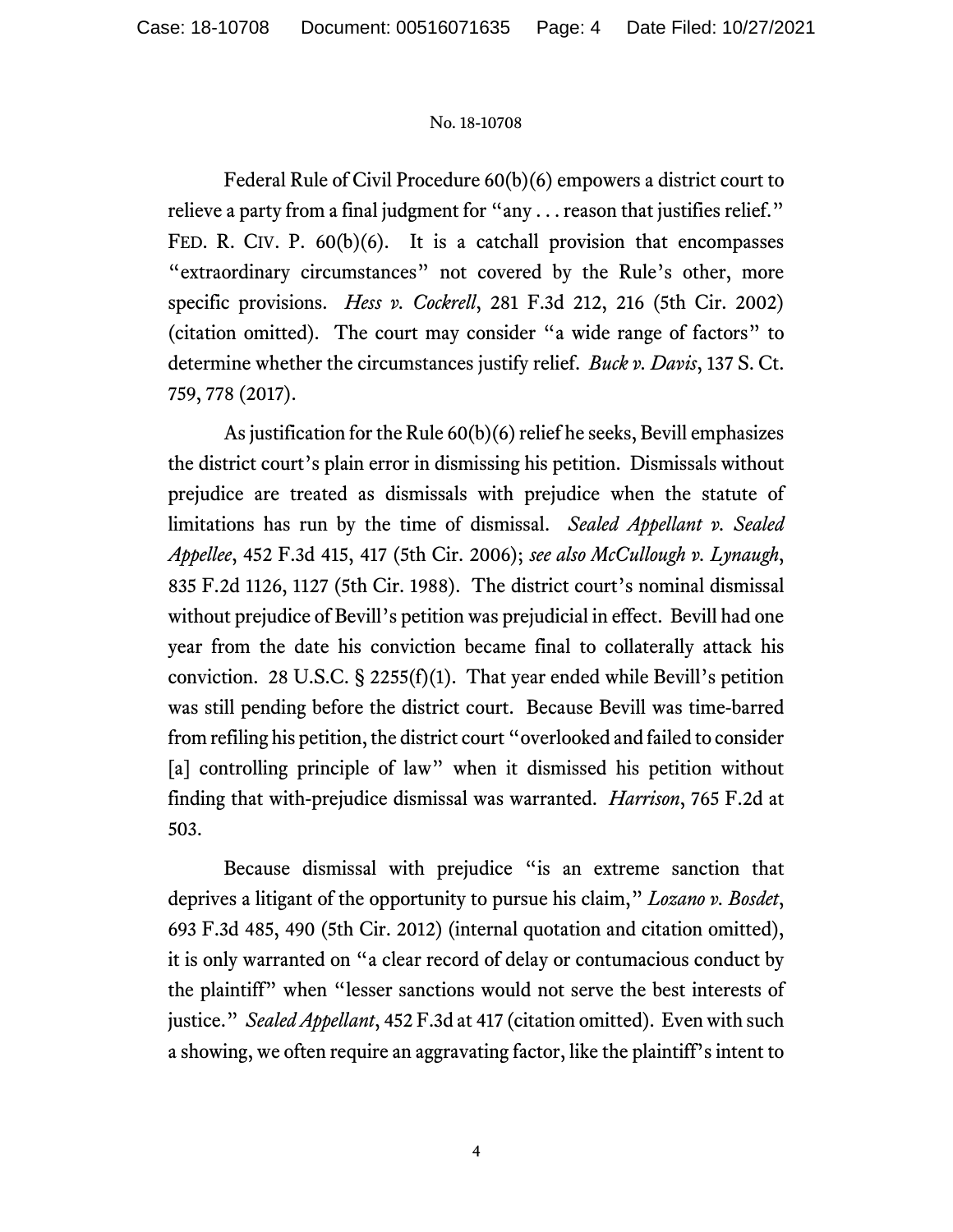delay, the plaintiff's personal responsibility for the delay, or actual prejudice to the defendant. *Gates v. Strain*, 885 F.3d 874, 883 (5th Cir. 2018); *see also Sealed Appellant*, 452 F.3d at 418 ("[A]ggravating factors must 'usually' be found[.]"). As the district court did not recognize the prejudicial effect of its dismissal, it did not cite any such factors.

Looking at the record ourselves, we do not see the type of delay necessary for a prejudicial dismissal. The district court noted that Bevill waited "at least three months" before informing the court of his new address. But in a sworn statement, Bevill claimed that he sent the district court notice of his new address just weeks after being transferred from the Berlin prison. Even if Bevill never sent this notice, three months of delay does not usually warrant dismissal with prejudice. *Millan v. USAA Gen. Indem. Co.*, 546 F.3d 321, 326–27 (5th Cir. 2008) (The plaintiff's delay "must be longer than just a few months; instead, [it] must be characterized by significant periods of total inactivity.") (quotation and citation omitted). Bevill is not responsible for any other delay; he responded to all prior pleadings and orders in a timely manner.

In fact, the merits of Bevill's petition had been fully briefed when the district court dismissed the petition for failure to prosecute. Cases are typically dismissed for failure to prosecute when the plaintiff's lack of engagement prevents full consideration of the merits. *See, e.g.*, *Burke v. Ocwen Loan Servicing, L.L.C.*, 855 F. App'x 180, 185 (5th Cir. 2021) (affirming dismissal for failure to prosecute because plaintiffs failed to amend their complaint by the court-ordered deadline); *Dotson v. Tunica-Biloxi Gaming Comm'n*, 835 F. App'x 710, 714 (5th Cir. 2020) (affirming dismissal for failure to prosecute because plaintiff "made no effort" to serve defendants).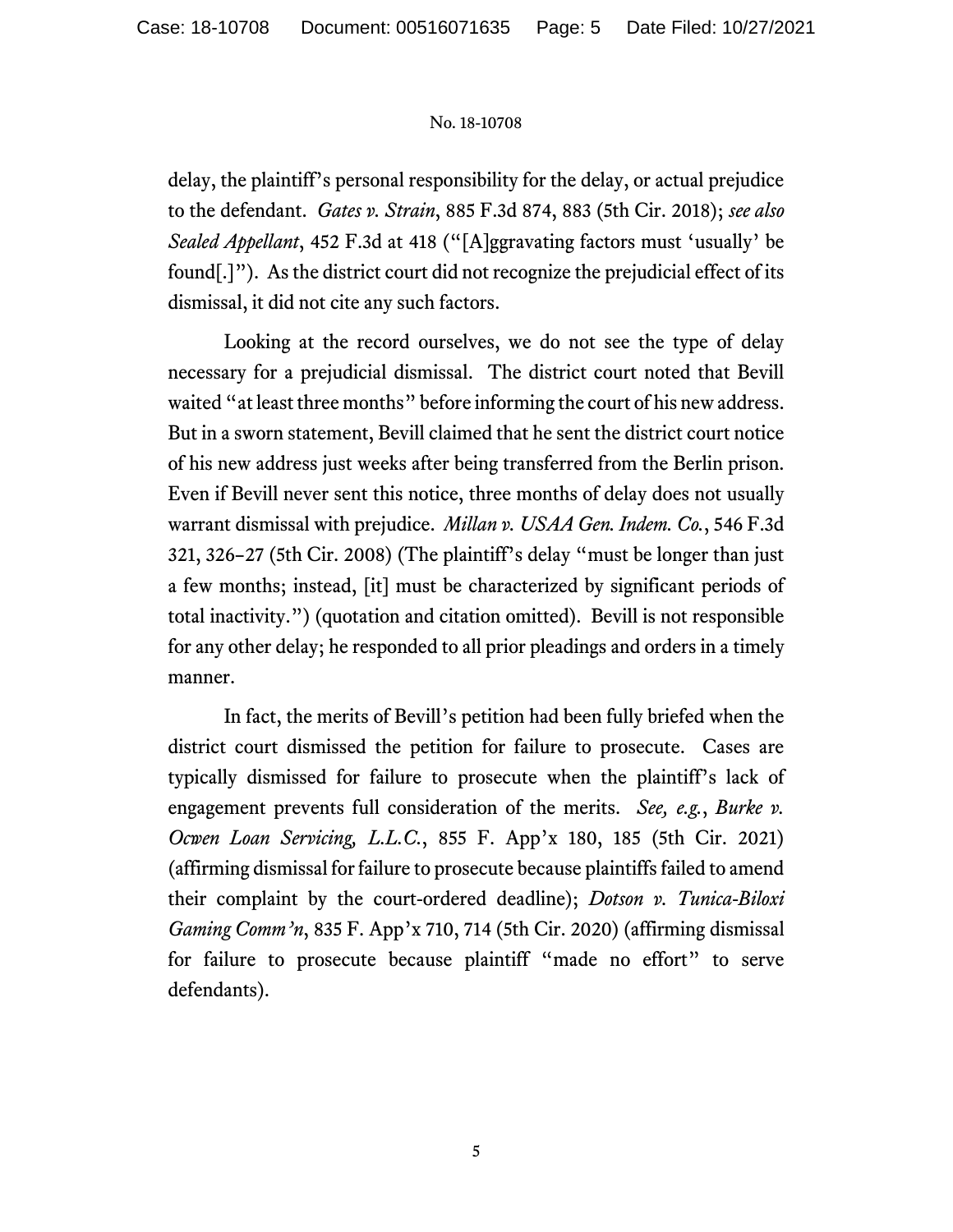Bevill may have been negligent in not ensuring that the court received his notice, but "it is not a party's negligence . . . that makes conduct contumacious; instead it is the 'stubborn resistance to authority' which justifies a dismissal with prejudice." *Millan*, 546 F.3d at 327 (citation omitted). Bevill's conduct falls short of this high bar.

So the district court erred in never reaching the fully briefed merits of Bevill's section 2255 petition. As a result, even a slight abuse of discretion warrants reversal of the Rule 60(b) denial. *Ruiz*, 504 F.3d at 532.

Several of the Rule 60(b) equitable considerations point to the reinstatement of Bevill's case. Eight factors inform review of a Rule 60(b) motion:

> (1) That final judgments should not lightly be disturbed; (2) that the Rule 60(b) motion is not to be used as a substitute for appeal; (3) that the rule should be liberally construed in order to achieve substantial justice; (4) whether the motion was made within a reasonable time; (5) whether if the judgment was a default or a dismissal in which there was no consideration of the merits the interest in deciding cases on the merits outweighs, in the particular case, the interest in the finality of judgments, and there is merit in the movant's claim or defense; (6) whether if the judgment was rendered after a trial on the merits the movant had a fair opportunity to present his claim or defense; (7) whether there are intervening equities that would make it inequitable to grant relief; and (8) any other factors relevant to the justice of the judgment under attack.

*Seven Elves*, 635 F.2d at 402; *see also Haynes v. Davis*, 733 F. App'x 766, 769 (5th Cir. 2018) ("[W]e have used [the *Seven Elves* factors] as a guide in evaluating the strength of a motion brought pursuant to Rule 60(b)(6).").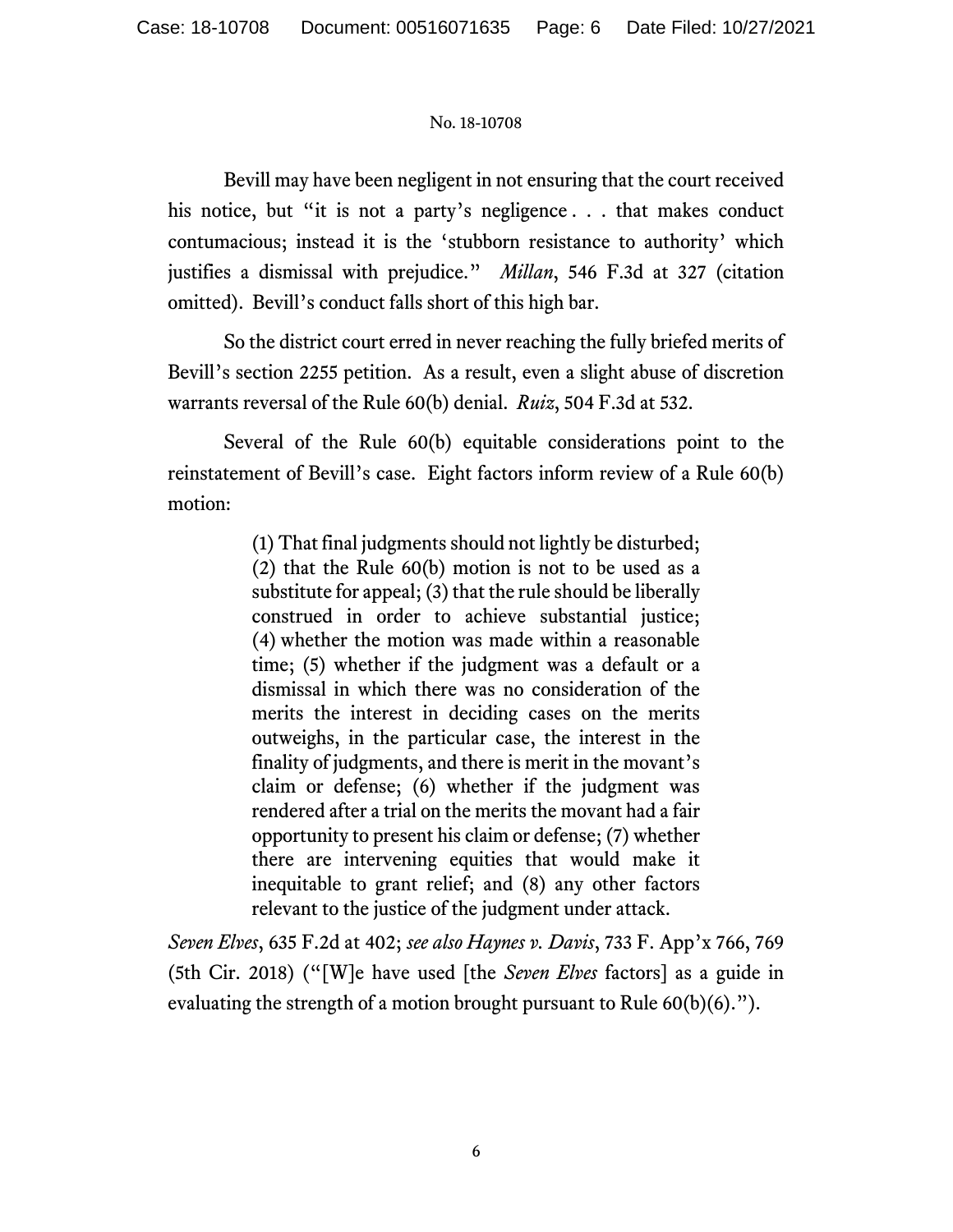The lion's share of these factors favor reversal. Bevill filed his Rule 60(b) motion before his deadline to appeal, a timeline that is not only "reasonable," but also suggests that Bevill did not file the instant motion for the purpose of evading appellate procedure. *See FDIC v. Castle*, 781 F.2d 1101, 1105 (5th Cir. 1986). Dismissal does not serve the interests of justice because it was not based on a thorough evaluation of the record. *See Bundick v. Bay City Indep. Sch. Dist.*, 192 F.3d 126 (5th Cir. 1999) (unpublished) (vacating Rule 60(b) denial because the district court did not "do substantial justice" when it failed to consider the movant's excuses for procedural default). No court has heard Bevill's constitutional claim on the merits. *See Seven Elves*, 635 F.2d at 403 ("Rule 60(b) will be liberally construed in favor of trial on the full merits of the case."). And finally, the United States has not identified any prejudice that would result from reversal of the Rule 60(b) denial "mak[ing] it inequitable to grant relief." *Castle*, 781 F.2d at 1105 (citation omitted).

Indeed, the government is fully prepared to contest Bevill's claims on the merits. It argues that the weaknesses of those claims warrant affirming the denial of Rule 60 relief. *See Buck*, 137 S. Ct. at 780.The strength of the underlying merits can be considered in reviewing a refusal to reopen a judgment, *see id*., but we have a hard time assessing the merits here because the judgment was based on a failure to prosecute rather than an evaluation of Bevill's ineffective assistance claims. Even assuming *arguendo* that the merits factor weighs in the government's favor, it would not be enough to overcome the other factors that tilt the other way.

Because the district court failed to apply the with-prejudice standard when dismissing Bevill's petition and the equitable considerations weigh in favor of reopening, Bevill is entitled to Rule 60 relief undoing the dismissal of his petition for failure to prosecute.